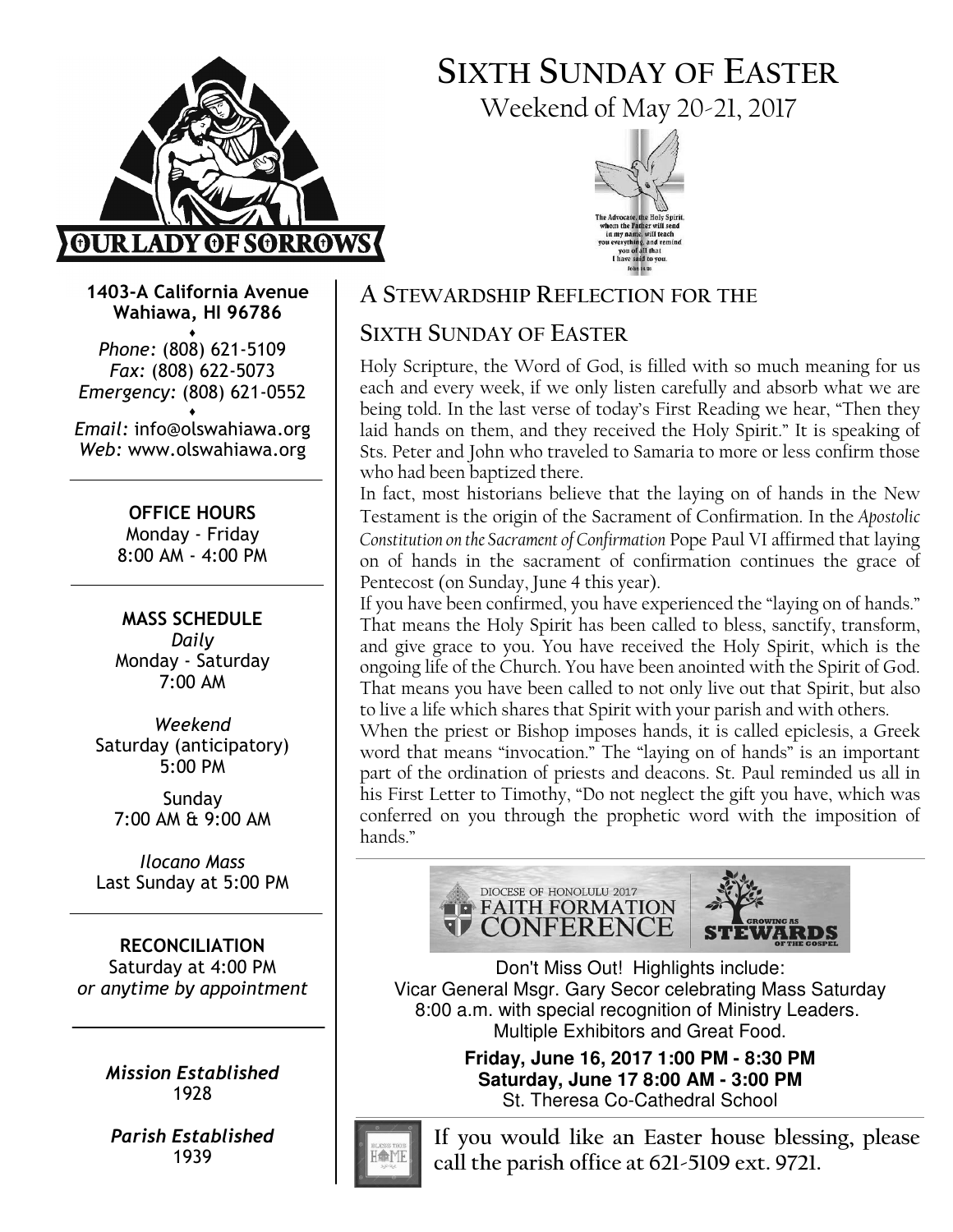## WEEKLY CALENDAR

| May 20 (Sat) | 6th Sunday of Easter                                                                                                                                                                                                             |  |  |
|--------------|----------------------------------------------------------------------------------------------------------------------------------------------------------------------------------------------------------------------------------|--|--|
| May 21 (Sun) | 6th Sunday of Easter<br>9:00am 1st Communion<br>10:15am FCC Mtg (CH)<br>10:30am Religious Education Classes<br>10:30am WGH-LTC Pry Svc<br>1:00pm Altar Society Mtg (PH)                                                          |  |  |
| May 22 (Mon) | <b>St Rita of Cascia</b><br>6:30pm Middle School Ministry (Lib)<br>6:30pm +Vilma Felipe Wake Svc (MMP)<br>7:00pm EPIC Young Adult Faith Sharing (CH)                                                                             |  |  |
| May 23 (Tue) | <b>Easter Weekday</b><br>9:30am + Vilma Felipe Funeral Mass (OLS)<br>7:00pm Development Committee Mtg (PH)                                                                                                                       |  |  |
| May 24 (Wed) | <b>Easter Weekday</b><br>6:30pm Youth Ministry Class (Rm 8)                                                                                                                                                                      |  |  |
| May 25 (Thu) | St Bede the Venerable / St Gregory VII<br>St Mary Magdalene de' Pazzi<br>9:00am Craft Guild (PH)<br>10:00am Charismatic Prayer Group (Lib)<br>7:00pm + Jimmy Laguana Memorial Mass (OLS)<br>7:00pm Knights of Columbus Mtg (PH)) |  |  |
| May 26 (Fri) | <b>St Philip Neri</b><br>1:00pm Staff Mtg (Lib)                                                                                                                                                                                  |  |  |
| May 27 (Sat) | <b>St Augustine of Canterbury</b><br>9:00am Food Pantry<br>5:00pm Infant Baptism<br>6:00pm + John Bajo Memorial Svc (MMP)                                                                                                        |  |  |
| May 28 (Sun) | The Ascension of The Lord<br><b>Catholic Communication Campaign Collection</b><br>10:30am Religious Education Classes<br><b>Ilocano Mass</b><br>5:00pm                                                                           |  |  |

∗OLS = Our Lady of Sorrows / CH = Church / PH = Parish Hall / Lib = Library / Sch = School MMP = Mililani Mortuary Park / WGH = Wahiawa General Hospital

### **OBITUARY: MAY THEY REST IN PEACE**

**+Vilma Felipe** May 22 6:30pm Wake Svc – MMP May 23 9:30am Funeral Mass – OLS **+Jimmy Laguana** May 25 7:00pm Funeral Mass – OLS **+John Bajo** May 27 6:00pm Wake Svc – MMP

### Exciting New OLS Ministry: Strengthening Marriage & Family Life

We need volunteer ministry leaders; married couples and/or singles. All interested parishioners, please call parish pastoral council member, Anita Sasaki at 625-7279 for information. Thank You and God Bless.

## Food Pantry

If every parishioner donated at least \$1.00 or gave 2 canned goods every month, we could distribute at least 4x as many bags of food to those in need.

Please help by giving.



## TODAY'S READINGS

[Liturgical Color: White]

**Acts of the Apostles 8:5-8, 14-17**  With great success, Philip went to Samaria to proclaim the Christ and work miracles.

#### **1 Peter 3:15-18**

Jesus was put to death as far as fleshly existence goes but received life according to the spirit.

#### **John 14:15-21**

Jesus assured the disciples that he would not leave them orphaned but would ask the Father to send "another Advocate" to be with them always.

> NEXT SUNDAY'S READINGS [Liturgical Color: White] Acts 1:1-11 · Ephesians 1:17-23 · Matthew 28:16-20

### **STEWARDSHIP OF TREASURE**

| Weekend of May 13-14, 2017         |            |  |
|------------------------------------|------------|--|
| <b>OFFERINGS</b>                   |            |  |
| Sunday Offering                    | \$4,549.00 |  |
| <b>Trinity Dome</b>                | 1,009.00   |  |
| <b>MISCELLANEOUS OFFERINGS</b>     |            |  |
| <b>Building Fund</b>               | 50.00      |  |
| <b>Property Insurance</b>          | 95.00      |  |
| Funeral                            | 550.00     |  |
| Flower Fund                        | 45.00      |  |
| <b>Food Pantry</b>                 | 1,000.00   |  |
| Mass Intention                     | 40.00      |  |
| <b>OTHERS</b>                      |            |  |
| Candles                            | 371.70     |  |
| <b>FIF Pledge Payments</b>         | 470.00     |  |
| <b>Mahalo for your generosity!</b> |            |  |

Offertory Envelopes: Please call the bookkeeper at 621-5109 ext. 9720 if you are in need of a new box.

### APRIL STEWARDSHIP REPORT

|                                          | APR. 2016<br>(4 weekends) | APR. 2017<br>(5 weekends) |  |  |
|------------------------------------------|---------------------------|---------------------------|--|--|
| Tithe w/ID                               | \$14,778.00               | \$17,481.00               |  |  |
| Loose w/o ID                             | 3,646.21                  | 5,096.52                  |  |  |
| Total                                    | 18,424.21                 | 22,577.52                 |  |  |
| Average                                  | 4,606.05                  | 4,515.50                  |  |  |
| Goal: An average of \$4,600.00 per week. |                           |                           |  |  |
| Easter                                   | 13,038.00                 | 9,577.74                  |  |  |
| <b>Flower Fund</b>                       | 2,871.00                  | 2,779.00                  |  |  |
| <b>Rice Bowl</b>                         | 2,918.97                  | 2,925.71                  |  |  |
| <b>Holy Land</b>                         | 2,116.20                  | 1,776.00                  |  |  |
| <b>Property Insurance</b>                | 1,945.25                  | 1,658.10                  |  |  |
| <b>Catholic Relief Services</b>          | 1,377.00                  | 1,731.64                  |  |  |
| <b>SS.CC. Retirement</b>                 | 2,440.00                  | 1,495.00                  |  |  |